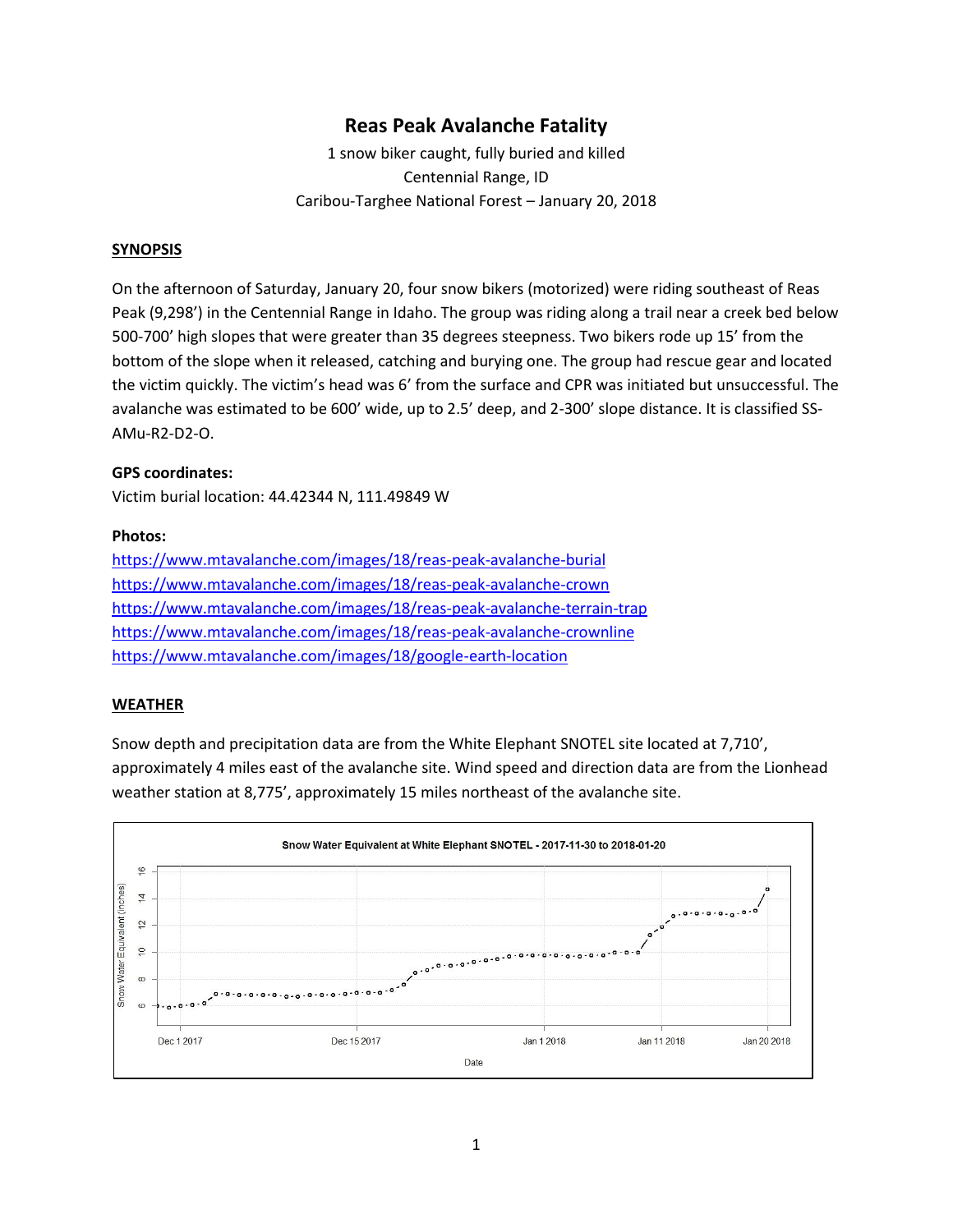On December 1 the White Elephant SNOTEL had a snow depth of 22" equal to 6" of snow water equivalent (SWE). On December 2 and 3 the station got 8" of snow equal to .8" of SWE. A mostly dry period through December 18 was followed by 1.5" of SWE on December 19 and 20. Steady, light snowfall for ten days added 2.8" SWE to bring total depth to 40" equal to 9.8" SWE on December 30. Through January 8 the station received a couple inches of snow, then from January 9 to 12 the station got 22" of snow equal to 2.9" SWE. On January 19, the day prior to this accident, the station got 12" of snow equal to 1.6" SWE.

At start of snowfall the morning of January 19, wind at the Lionhead weather station was westsouthwest at 15-25 mph with gusts of 40-50 mph. During the 24 hours prior to the accident, wind was west-north at 1-5 mph with gusts of 5-12 mph. At 0700 the day of the accident temperatures were 14 F at White Elephant and 9 F at Lionhead, and by 1400 reached 22 F and 21 F, respectively.

## **SNOWPACK**

The avalanche occurred near Reas Peak in the Centennial Range on the border of Montana and Idaho. There is no public avalanche advisory or public backcountry weather and snowpack information for this area. The Gallatin National Forest Avalanche Center (GNFAC) issues daily avalanche and mountain weather advisories for The Lionhead area near West Yellowstone, 15 miles east-northeast of the accident. The snowpack in the Centennial Range is often similar to the Lionhead area, so data used for avalanche conditions at Lionhead are used here to assess avalanche conditions in the Centennial Range the day of the incident. The graph below of SWE at the Madison Plateau SNOTEL station near Lionhead and the White Elephant station near Reas Peak shows a similar pattern of snowfall at the two areas this winter.



Fremont Rescue SAR members estimated the avalanche to be 600' wide, up to 2.5' deep and ran 2-300' slope distance. The slope angle is estimated to be  $35^{\circ}$  or steeper based on photographs and maps. The slope was west facing at an elevation of 7,750' and the debris piled into a terrain trap formed by the steep transition of the creek bed.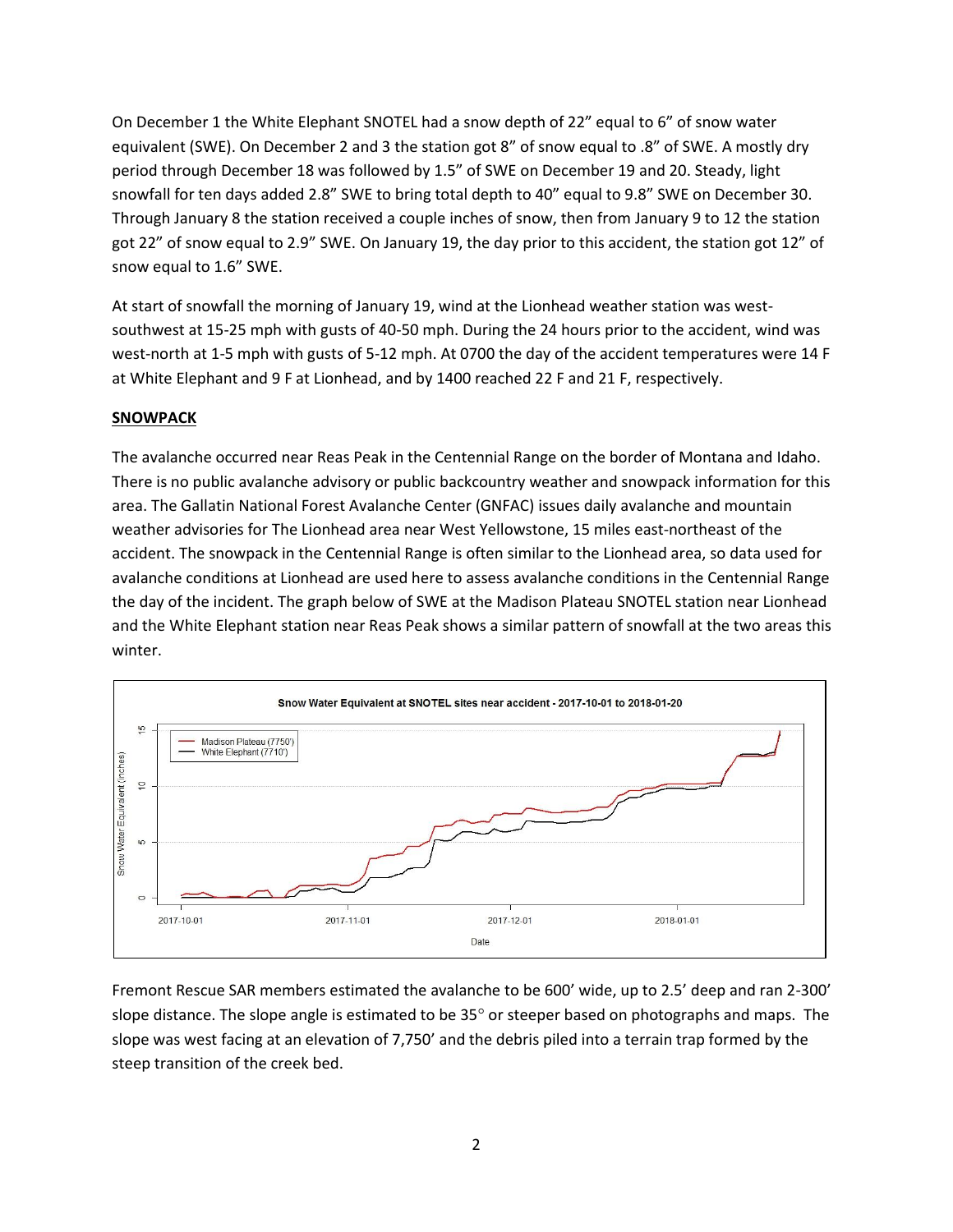The avalanche was a soft slab of recent snow that likely collapsed on sugary, weak facets underneath. It is classified SS-AMu-R2-D2-O. A relatively shallow snowpack became faceted and weak during cold, dry weather the first half of December. Warm temperatures on Thanksgiving created a crust 1-2' above the ground and weak, sugary facets formed below and above the crust. Steady, light snowfall from December 18 to December 30 formed a slab above the weak snowpack and created unstable conditions. On December 30, the GNFAC issued an avalanche warning for the Lionhead area near West Yellowstone, meaning avalanche danger was rated high on all slopes. On that day, a snowmobiler triggered, was caught and buried in an avalanche on Mt. Jefferson, one and a half miles from the Reas Peak accident site.

On January 10, the GNFAC issued another Avalanche Warning for the Lionhead area after the mountains received 1.9" of SWE in 24 hours on top of a very unstable snowpack. Prior to this new snow, cracking and collapsing of the snowpack were observed in addition to unstable stability test results and large natural avalanches. On this day a snowmobiler died on a slope approximately 2 miles northwest of the January 20 avalanche.

On January 19 a snowmobiler was caught in a slide on Lionhead and on the morning of January 20, the GNFAC issued another Avalanche Warning (link below) when over a foot of snow (1.6" SWE) fell accompanied by strong winds. This avalanche warning was also spread in the news throughout Island Park and Idaho Falls by the Fremont County SAR. On this same day, avalanche specialist Alex Marienthal visited the Lionhead area to assess the snow stability. He found weak and unstable condition which are documented below in his video and snowpit.

There was no official investigation or crown profile data collected at the accident site.

GNFAC Avalanche Advisory for January 20, 2018:<https://www.mtavalanche.com/advisory/18/01/20> Video from Lionhead, January 20, 2018: <https://youtu.be/y8O0iWplhS0> Snowpit from Lionhead, January 20, 2018[: https://www.mtavalanche.com/images/18/lionhead-profile-](https://www.mtavalanche.com/images/18/lionhead-profile-20-jan)[20-jan](https://www.mtavalanche.com/images/18/lionhead-profile-20-jan)

## **AVALANCHE**

On the afternoon of January 20, a group of four snow bikers (2 from Canada and 2 from Missoula, Montana) were riding southeast of Reas Peak in the Centennial Range. The Centennial Range is an east to west running crest of peaks on the border of Idaho and the southwest corner of Montana. The avalanche was on the southern side of the range in Idaho, 10 miles northwest of Island Park and 30 miles west of West Yellowstone, MT.

The group left the Blue Creek Trailhead and made their way 5 miles up a single track towards Reas Peak. At approximately 2 p.m. two riders climbed 15' above the track onto a west-facing slope and triggered an avalanche that caught and buried one rider (male, age 46). All four riders had an avalanche transceiver, shovel and probe. The victim had an avalanche airbag, but it was not deployed. His partners located him quickly with an avalanche transceiver and probe pole and dug him out. The rider was buried